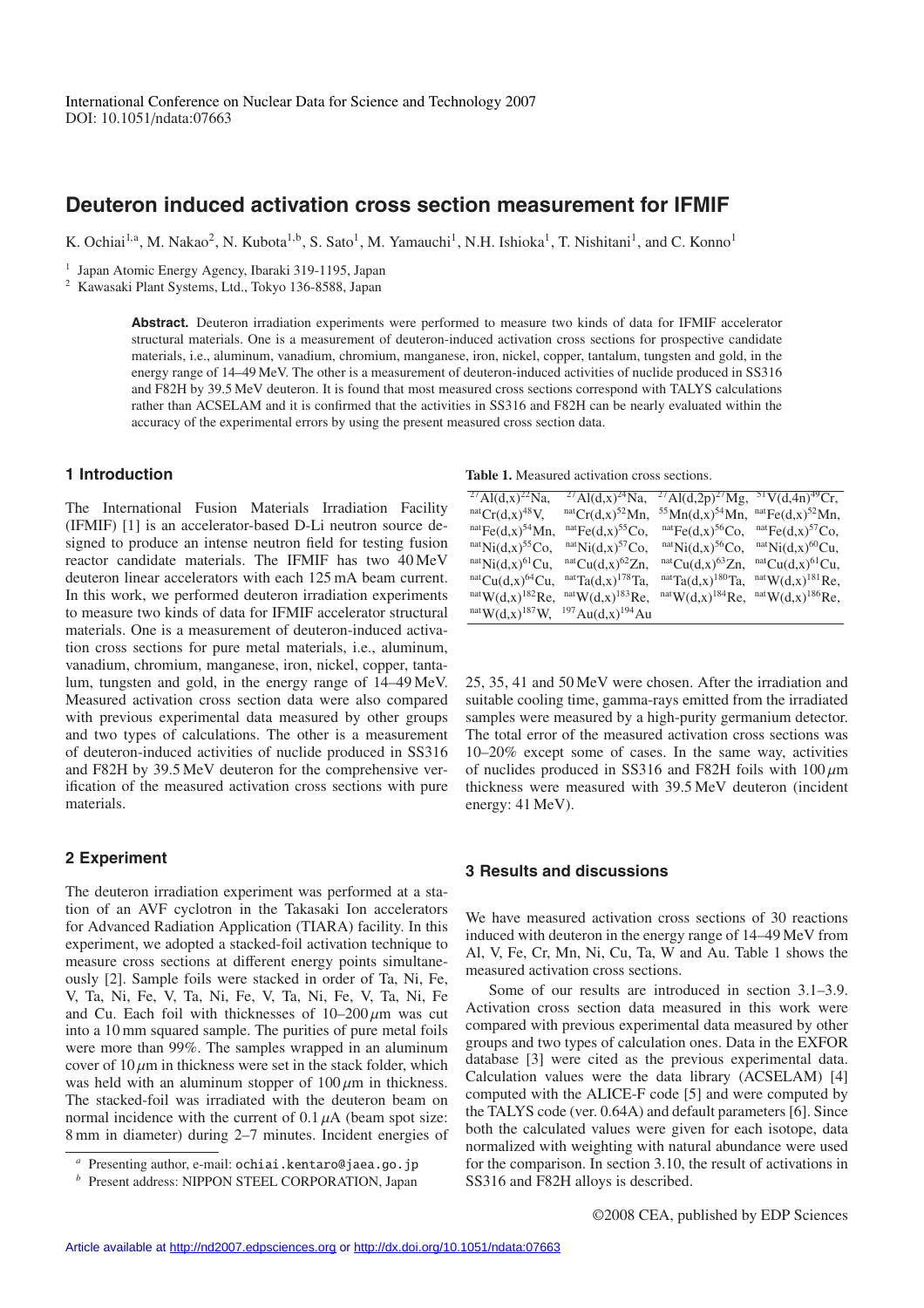

**Fig. 1.** Cross section for the <sup>27</sup>Al(d,x)<sup>24</sup>Na reaction.



**Fig. 2.** Cross section for the  $51V(d,4n)^{49}$ Cr reaction.

# **3.1 <sup>27</sup>Al(d,x)24Na**

The cross sections of the <sup>27</sup>Al(d,x)<sup>24</sup>Na reaction are shown in figure 1. The present data correspond with the previous ones by Martens et al. [7], Michel et al. [8] and Takács et al. [9] within 40%. ACSELAM is smaller than the present data by a factor of 13. TALYS is in good agreement with the present data above 35 MeV and is larger than the present data by a factor of 2–3 below 30 MeV.

# **3.2 <sup>51</sup>V(d, 4n)49Cr**

The  $51V(d,4n)$  <sup>49</sup>Cr reaction cross section has been measured, as shown in figure 2. Weinreich et al. [10] only reported the data of this reaction above 32 MeV, which is smaller than the present data by a factor of 2. ACSELAM is larger than the present data by a factor of 4–6. TALYS is smaller than the present data by 2 orders of magnitude.

## **3.3**  $^{nat}Fe(d,x)^{54}Mn$  and  $^{nat}Fe(d,x)^{56}Co$

Figures 3 and 4 show the cross section of  $<sup>nat</sup>Fe(d,x)<sup>54</sup>Mn$ </sup> and natFe(d,x)<sup>56</sup>Co, respectively. Natural iron of <sup>54</sup>Fe (5.81%), 56Fe (91.72%), 57Fe (2.21%) and 58Fe (0.28%) was used. For the  $natFe(d,x)$ <sup>54</sup>Mn reaction, the present data agree with the previous experimental data within 50%. ACSELAM is smaller



**Fig. 3.** Cross section for the  $natFe(d,x)$ <sup>54</sup>Mn reaction.



**Fig. 4.** Cross section for the  $natFe(d,x)$ <sup>56</sup>Co reaction.

than the present data by a factor of 5. TALYS is in good agreement with the present data above 35 MeV and is smaller than the present data by a factor of 3 below 30 MeV. For the  $natFe(d,x)$ <sup>56</sup>Co reaction, the present data agree with the Clark's ones  $[11]$  above 27 MeV and the Takacs's ones  $[9]$ . ACSELAM is larger than the present data by a factor of 2 and TALYS corresponds with the present data within 50%.

## **3.4 natNi(d,x)57Co**

Figure 5 shows the cross sections of the  $natNi(d,x)<sup>57</sup>Co$  reaction in natural nickel: 58Ni (68.08%), 60Ni (26.22%), 61Ni  $(1.14\%)$ , <sup>62</sup>Ni  $(3.63\%)$ . The previous data, Cline et al. [12] and Takács [9], and TALYS correspond with the present data within 40% and 80%, respectively. ACSELAM is smaller than the present data by a factor of 2–4.

#### **3.5 natCu(d,x)63Zn**

Natural copper,<sup>63</sup>Cu (69.17%) and <sup>65</sup>Cu (30.83%), was used. The measured cross sections of the  $<sup>nat</sup>Cu(d,x)<sup>63</sup>Zn$  reaction is</sup> shown in figure 6. The previous data were reported by Bartell et al. [13] and Fulmer et al. [14]. Fulmer's data are larger than the present ones by a factor of 2. ACSELAM corresponds with the present data within 40%. TALYS is smaller than the present data by a factor of 2–3.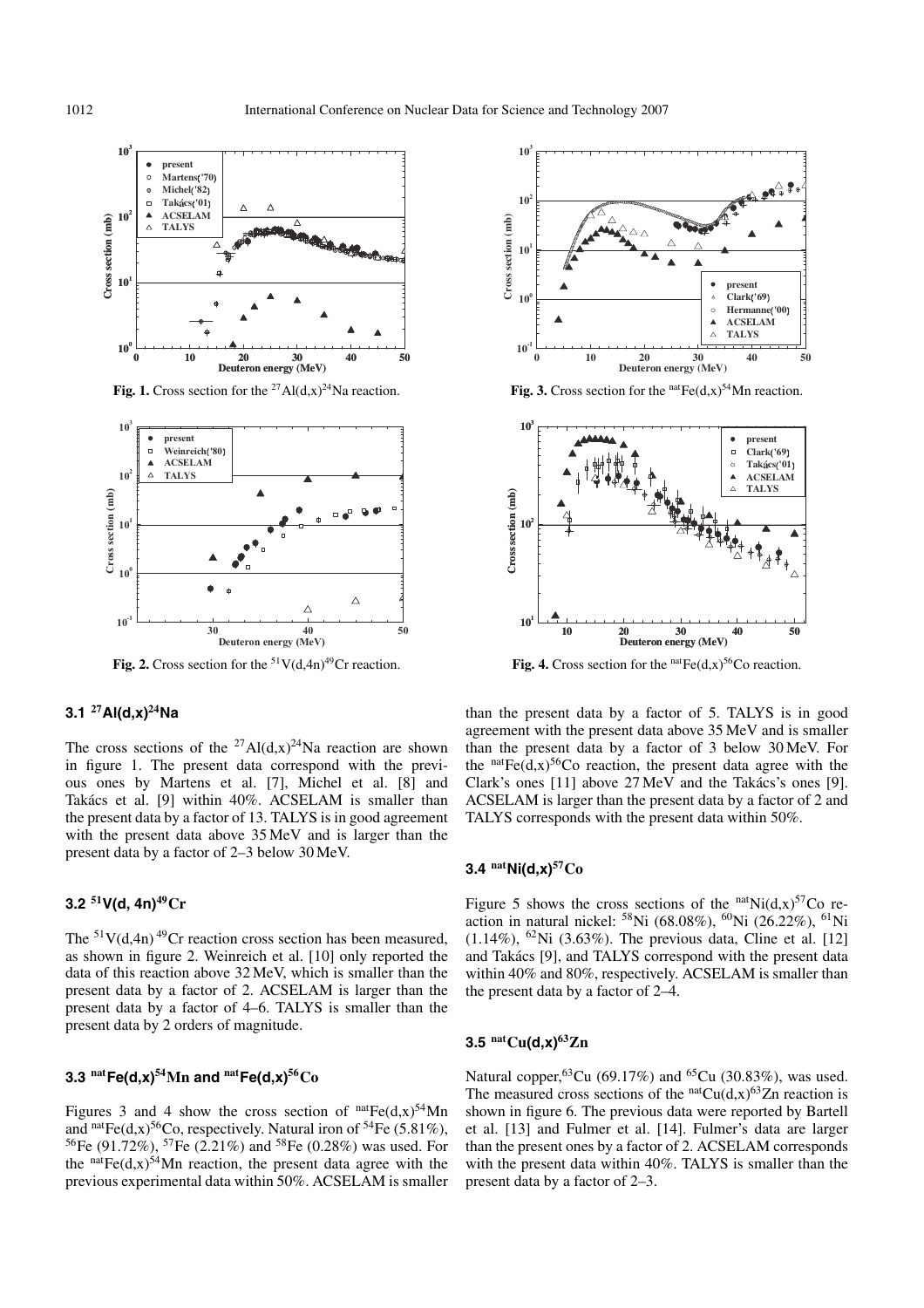

**Fig. 5.** Cross section for the  $<sup>nat</sup>Ni(d,x)<sup>57</sup>Co$  reaction.</sup>



**Fig. 6.** Cross section for the  $<sup>nat</sup>Cu(d,x)<sup>63</sup>Zn$  reaction.</sup>

#### **3.6 natTa(d,x)180Ta**

The cross sections of the  $natTa(d, x)$ <sup>180</sup>Ta reactions was measured as shown in figure 7. There is no previous experimental data for this reaction. ACSELAM and TALYS are half of the present data.

## **3.7 natW(d,x)182Re**

Natural tungsten composed of  $^{180}$ W (0.12%),  $^{182}$ W (26.50%),  $183W (14.31\%)$ ,  $184W (30.64\%)$  and  $186W (28.43\%)$  was used. Figure 8 shows the cross sections of both natW(d,x)<sup>182m</sup>Re and natW(d,x)<sup>182g</sup>Re reactions. The present data of both reactions are in good agreement with the data reported by Tárkányi et al. [15]. ACSELAM and TALYS correspond with the present data within 50%.

# **3.8 <sup>197</sup>Au(d,x)194Au**

The cross section of the  $^{197}Au(d,x)^{194}Au$  reaction is shown in figure 9. No previous results are found in literatures. ACSELAM and TALYS agree with the present data within 60%.



**Fig. 7.** Cross section for the  $<sup>nat</sup>Ta(d,x)<sup>180</sup>Ta$  reaction.</sup>





**Fig. 9.** Cross section for the  $^{197}$ Au(d,x)<sup>194</sup>Au reaction.

# **3.9 natCr(d,x)48V, natCr(d,x)52Mn, <sup>55</sup>Mn(d,x)54Mn and natNi(d,x)56Co**

In order to evaluate the activities of SS316 and F82H alloys by 39.5 MeV deuteron irradiation, the cross sections of natCr(d,x)<sup>48</sup>V, <sup>52</sup>Mn, <sup>55</sup>Mn(d,x)<sup>54</sup>Mn and <sup>nat</sup>Ni (d,x)<sup>56</sup>Co reactions were measured. Table 2 shows the measured cross sections and calculated ones for the  $<sup>nat</sup>Cr(d,x)<sup>48</sup>V, <sup>52</sup>Mn$ ,</sup>  $55Mn(d,x)$ <sup>54</sup>Mn and <sup>nat</sup>Ni(d, x)<sup>56</sup>Co reactions by 39.5 MeV deuterons. TALYS calculations corresponded with the present values within 65%.